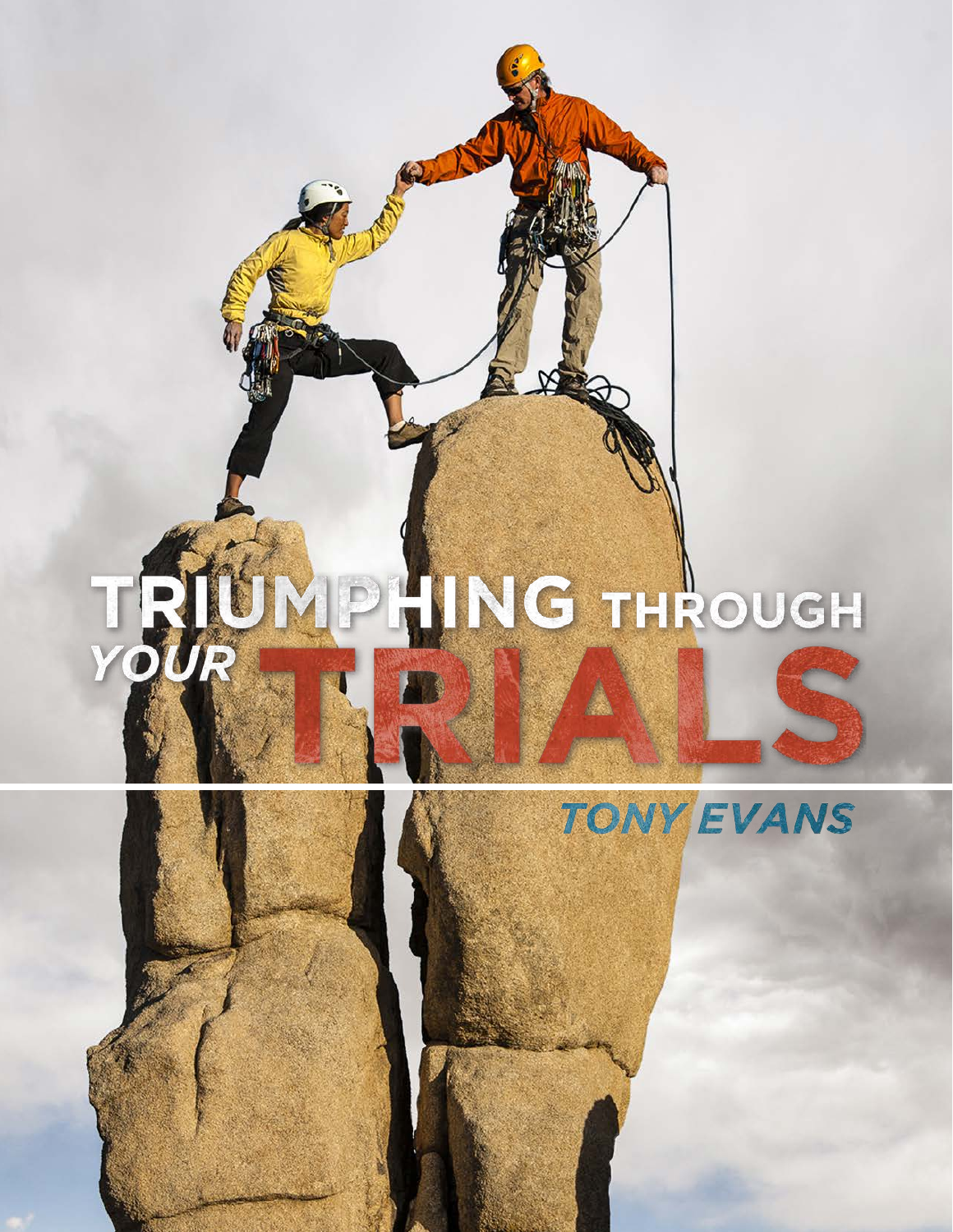

## Table of Contents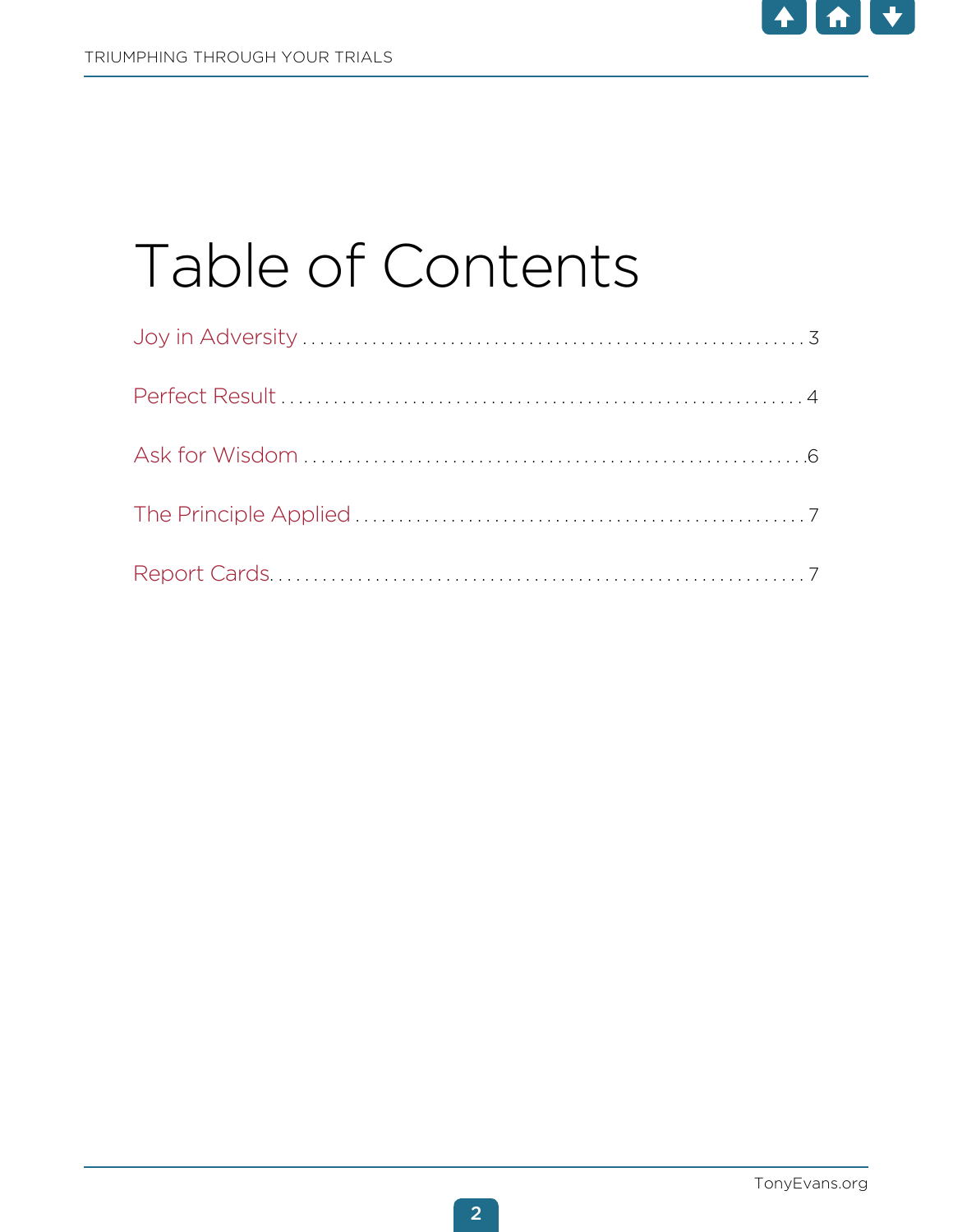

## Joy in Adversity

Trials, tribulations, afflictions, ordeals, burdens, problems call them what you want. They are an inevitable component of the Christian life. The question is not whether you will be able to avoid trials, but how you handle them when they occur. The Bible sets a lofty goal for believers beset with adversity.

*"Consider it all joy, my brothers, when you encounter various trials, knowing that the testing of your faith produces endurance."* 

#### *James 1:2-3*

Now, doesn't that sound a little bizarre? How in the world can you have joy if your world is falling apart? You can't, not as long as you confuse joy with happiness. Happiness is an emotion triggered by circumstances. It describes that bubbly feeling you get inside when everything is going your way. If I were to hand you a million dollars right now, you would likely feel happy, (Nothing like a quick million to brighten your day, right?) But the happiest person alive doesn't necessarily have joy. Joy is more than an emotion; it is a life-changing mindset. Joy is a deep, abiding sense of well-being that can sustain you even if you lose a million dollars.

The Declaration of Independence asserts our right to life, liberty and the "pursuit of happiness.'' Being free to pursue happiness is not a guarantee that we will find it. Finding it is not a guarantee that we will keep it. Keeping it is not a guarantee that we will appreciate it. This is because emotions are transient, unpredictable and undependable. God wants to give us more than a "reasonable facsimile" of satisfaction.



James tells us to consider it joy. Consideration is a function of the mind. How we react to our circumstances depends largely on where we focus our mind.

Remember the time Peter walked on the water (Matthew 14:22-33)? He was doing fine, the Bible tells us, until he noticed the strong winds. At that point, he became afraid and began to sink. His focus had shifted away from Jesus. *"You of little faith,"* the Lord remarked as he pulled Peter to safety, *"Why did you doubt?"*

Trials have a way of crying out for our undivided attention. Like the storm-tossed sea, our problems typically appear larger than our ability to overcome them. Holding on to joy requires seeing through this illusion and recognizing the spiritual reality. That's why Paul reminds us to center our thoughts on *"…Whatever is true, noble, right, pure, lovely, admirable, excellent or praiseworthy"* (Philippians 4:8.)

As I suggested earlier, you don't need to go out looking for trials; they find you. However, there are some Christians who seem bent on asking for trouble. If you rebel against the divine standard and life takes a turn for the worse, don't complain to God about the 'trial'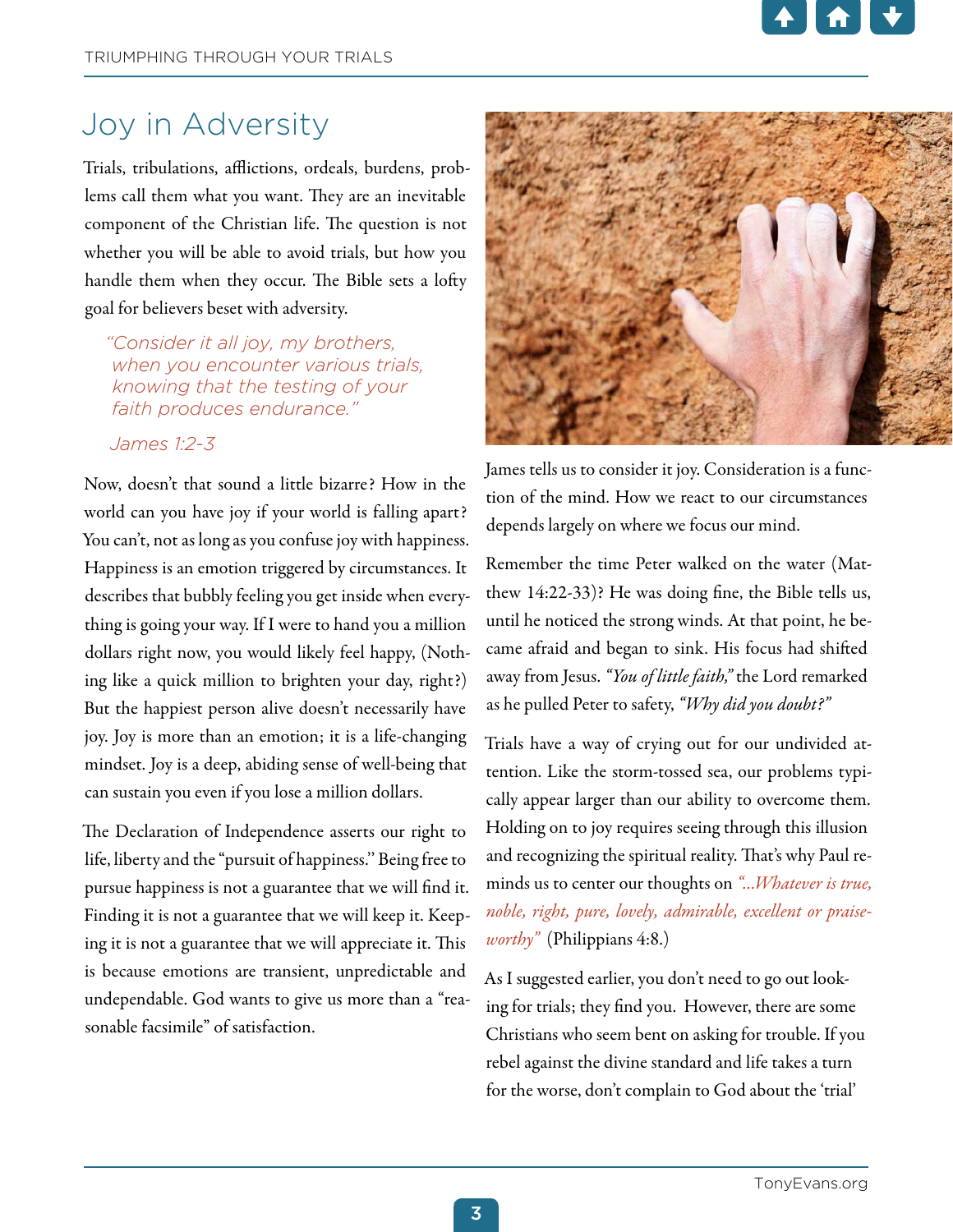

He sent you. Those who sow seeds of disobedience shouldn't be surprised when sprouts appear. Trials you cultivate through rebellious behavior will not result in joy. They yield a very different and disastrous harvest. The Apostle Peter clearly distinguished between trials we encounter and those we manufacture.

*"If you are insulted because of the name of Christ, you are blessed, for the Spirit of glory and of God rests on you. If you suffer, it should not be as a murderer, thief or any other kind of criminal, or even as a meddler."* 

#### *I Peter 4:14-15*

The answer to godly suffering is knowing. The solution



to suffering is to set aside what we feel in favor of what we know.

#### *"The testing of your faith produces endurance …"*

#### *James 1:3*

Anyone who has been to school knows what it means to be tested. But few understand that, spiritually speaking, the true purpose of a test is to portray your aptitude. If you have accepted your assignment, studied the

material and prepared properly, the result of the test is a foregone conclusion: you receive a reward in the form of a good grade and advancement. If you're prepared, your trials provide you with an opportunity to show your endurance.

When circumstances turn against you and the deck seems stacked in favor of the enemy, it is just as though God is saying, "Clear your desk and grab your pencil. Here comes a pop quiz.'' Ask if the information that He gave you to study has been assimilated.

There's no getting around it, exams make people nervous. Trials cause pain. But there's nothing like the rush you feel when you know you've scored big. I remember when Lois was in labor with our first child. There was no joy in the pain she felt. The joy came from knowing what the pain was producing. Two cells had joined together and blossomed into a brand new person who was about to enter the world. Though it hurt no less, the pain became tolerable simply because of the knowing.

## Perfect Result

*"And let endurance have its perfect result, that you may be perfect and complete, lacking in nothing."* 

#### *James 1:4*

A story is told of a young boy who discovered a cocoon in a backyard tree. He studied the cocoon carefully, seeking some sign of life. At last, several days later, the boy saw what he had been waiting for. Inside the filmy shell, a newly formed butterfly was struggling to get out. Filled with compassion for the tiny creature, the boy used his pocketknife to enlarge the hole. Exhausted, the butterfly tumbled out and lay there. What the boy didn't know was that the struggle to escape was designed to strengthen the butterfly's muscle system and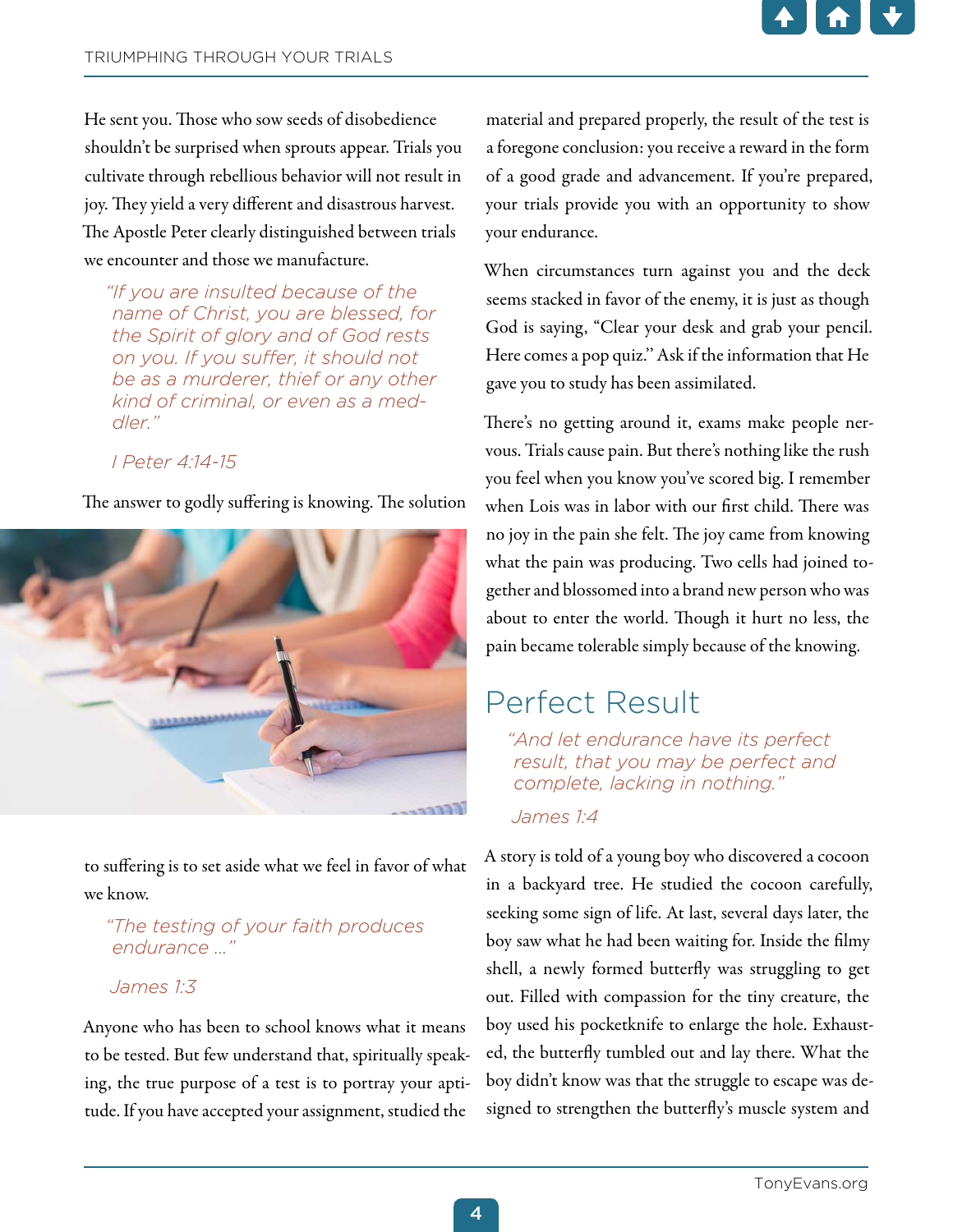

prepare it for flight. His act of "compassion" had inadvertently crippled and ultimately doomed the butterfly.

The night before he was crucified, Jesus prayed to His Father, asking Him not to take us out of the world, but to keep us safe in the world. The goal, Jesus realized, was not to steer around difficulty, but to navigate safely through it. That concept seems troublesome to some of us. Somehow, we have gotten the idea that

#### "In basketball, like in life, obstacles are inevitable."

Christianity is designed to be a lifetime of smooth sailing–not true. Imagine a basketball player stumbling to the sidelines saying, "Well, coach, I would have scored. But every time I go up to make a shot, there's some guy from the other team with his hand in front of my face." It doesn't take a veteran coach to arrive at an answer. "The guy from the other team is supposed to have his hand in your face. That's the way the game is played. It is his job to do all he can to prevent your success." In basketball, like in life, obstacles are inevitable.

Returning to the schoolroom analogy, letting patience have its perfect effect means that we must not lay down our pencils halfway through the exam. Even if you have answered each question correctly, quitting at the halfway point limits your score to 50%, an F at most schools. Working through our tests from beginning to end is much easier when we understand that God has a purpose for our problems. Like the butterfly in the cocoon, getting from point A to point B is not the entire agenda. The process of getting there is equally important.

Too many of us, once we've passed our first test, we want to skip from kindergarten to college. "OK, I've taken a test. That's it; school's out!" That makes as much sense

as your ten-year-old telling you that he wants to be a brain surgeon now! "I'm not interested in college, Dad. And medical school sounds like a drag, too. But deep in my heart, I know God wants me to be a doctor." Right– that boy is a fool. He wants the benefits of the educational process without the accompanying responsibility. God understands that the process is as important as the result. That's why He sometimes elects not to deliver us from certain situations.



I remember taking my son to the doctor when he was young. When the diagnosis was rendered, a shot was prescribed. "No, Daddy," my son cried. "Don't let him stick me." You can imagine how pathetic the child looked at that moment. His eyes were filled with terror, and he saw me as his only source of deliverance. Now, I love my son. I would gladly lay down my life for him should the need arise. But at that moment, I was clearly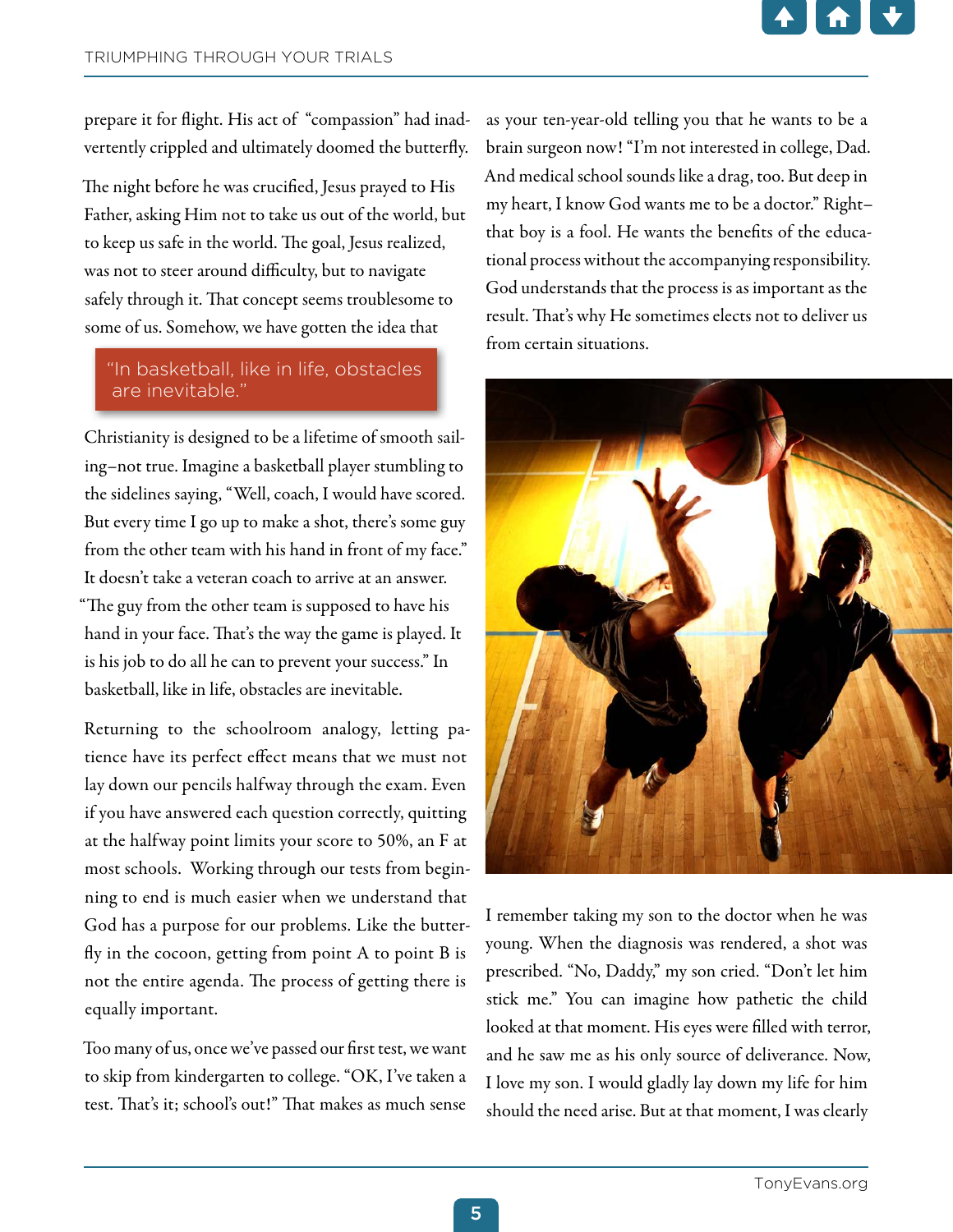

on the doctor's side. My son felt betrayed. Not only did I allow this man with a syringe to have his way, I held him down while he did it. What my son couldn't understand is that the pain of the needle was less of a threat than the danger of the disease. I refused to allow him to avoid the process. His healing depended on it. God, the perfect Father, will do nothing less for us. The Lord gives us a precious promise,

#### *"No temptation [test or trial] has*



*overtaken you but such as is common to man; and God is faithful, who will not allow you to be tempted beyond what you are able, but with the temptation will provide a way of escape also, that you may be able to endure it."* 

#### *I Corinthians 10:13*

God made you. He knows when enough is enough. The trials you face will be fair, appropriate and within your power to endure. The Lord may not allow you to elude a test, but He's not in the business of giving college entrance exams to first-graders.

## Ask for Wisdom

What should we do if the "way of escape" seems to have eluded us? James addresses that question directly…

*"But if any of you lacks wisdom, let him ask of God, who gives to all men generously without reproach, and it will be given to him."* 

#### *James 1:5*

Wisdom, quite simply, is the ability to apply knowledge to life situations. A knowledgeable man has stored away a load of information; a wise man knows how to draw on that storehouse to form answers or solutions. Do you lack wisdom? Ask God! Too often, God is the last person to whom we turn for answers. God sometimes takes His place in line after the pastor, the elder, the deacon, the neighbor and Aunt Mary's second cousin once removed. We fill the calendars of \$100-per-hour psychiatrists, inflate the sales of quick-fix self-help books and tune in to the likes of Oprah and Phil in our quest for answers. All the while, God is waiting to hand out liberal supplies of wisdom to all who ask.

God hands out this wisdom "without reproach." Unlike the frustrated parent who blurts out, "If you ask me for ice cream one more time, I'll scream!" God doesn't mind our repeated requests for spiritual insight provided we ask in faith.

*"But let him ask in faith without any doubting, for the one who doubts... ...is like the surf of the sea, driven and tossed by the wind. For let not that man expect that he will receive anything from the Lord, being a double-minded man, unstable in all his ways."* 

*James 1:6-8*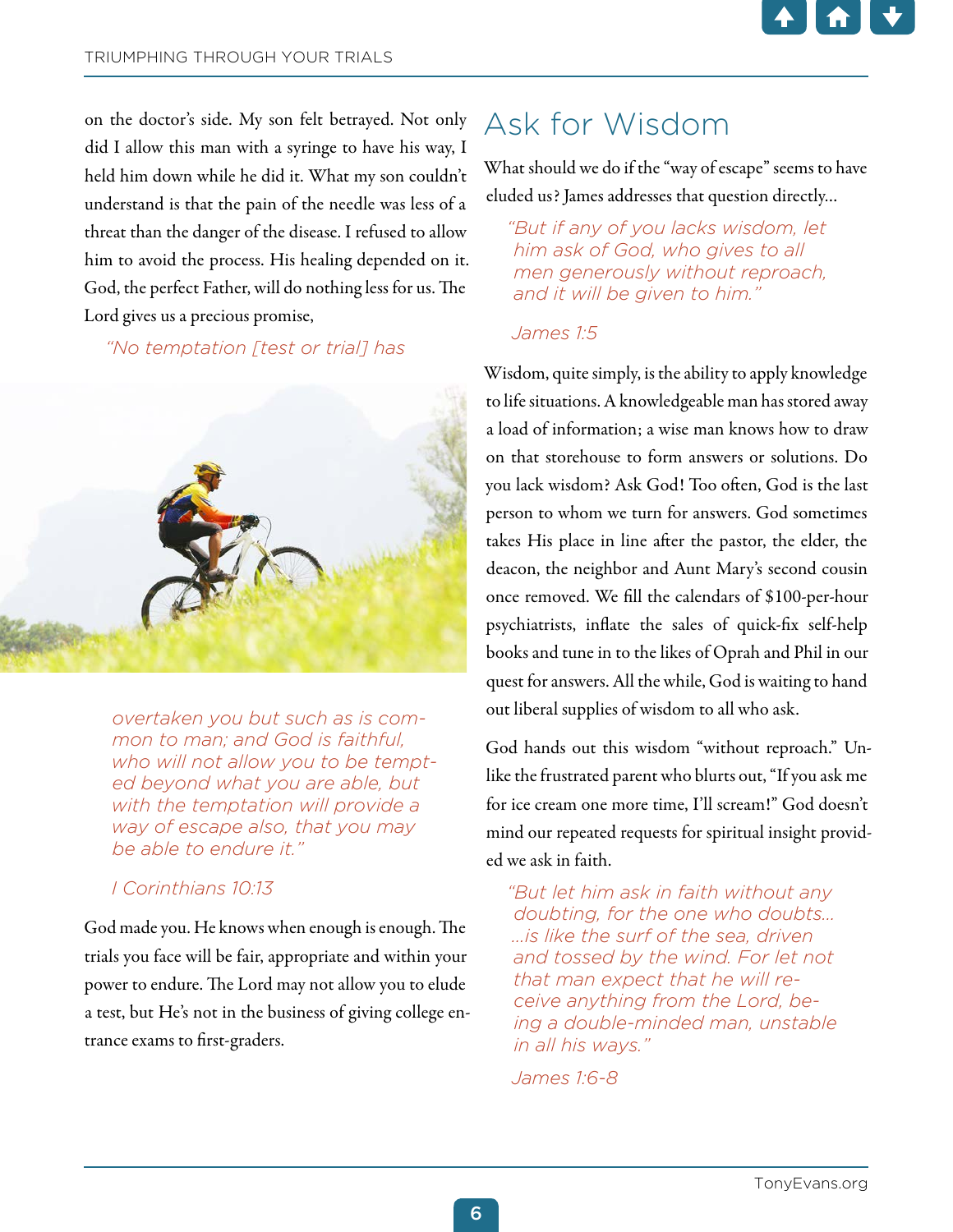

Trying to weasel out of a God-given growth opportunity is an expression of doubt. "I can't pass the test, Lord. Let's move on to something else." When we pray in faith, we believe that God can and will give us the wisdom we need to make the grade. Don't believe me; try it! Resist the urge to ask for an escape from the trial, ask for wisdom instead. Then watch God keep His promise. You'll reach a new height of spiritual excitement as you discover that the Word works!

## The Principle Applied

*"Let the brother of humble circumstances glory in his high position; and let the rich man glory in his humiliation, because like the flowering grass he will pass away. For the sun rises with a scorching wind and withers the grass; and its flower falls off, and the beauty of its appearance is destroyed; so too the rich man in the midst of his pursuits will fade away."* 

#### *James 1:9-11*

What a practical illustration of our theme! James centers his attention on a trial with which most of us are familiar: the lack of money. The poor man in our passage is told to "glory in his high position." Consider it all joy! He is not being admonished to enjoy his poverty. Instead, he is encouraged to redirect his focus from his financial condition to his spiritual condition. This proper focus will connect him with the spiritual resources he needs to cope financially and emotionally until his circumstances change.

James recommends to the rich man that he "glory in his humiliation." Trials strike the rich and poor alike. No one has enough money to buy his or her way out of life's tests. When the doctor delivers his diagnosis, certain cures cannot be bought. When your marriage is running aground or your child is going astray, alternatives can't be measured in terms of "convenient monthly

#### No one has enough money to buy his or her way out of life's tests.

payments." The problem with wealth is that it makes us seem bigger than life. We can have anything and everything we need because we can pay cash for it. Praise God, James says, not for your humiliation, but in your



humiliation. God is reminding you of your humanity. It takes more than money to pass the test. Take heart that you are a child of the King. Only a spiritual perspective can provide you with joy in the midst of trials.

## Report Cards

In any test, there comes a time when the teacher says, "Put your pencil down and hand in your paper.'' Before long, the test will come back marked with a grade. In the spiritual arena, God grades our tests as well.